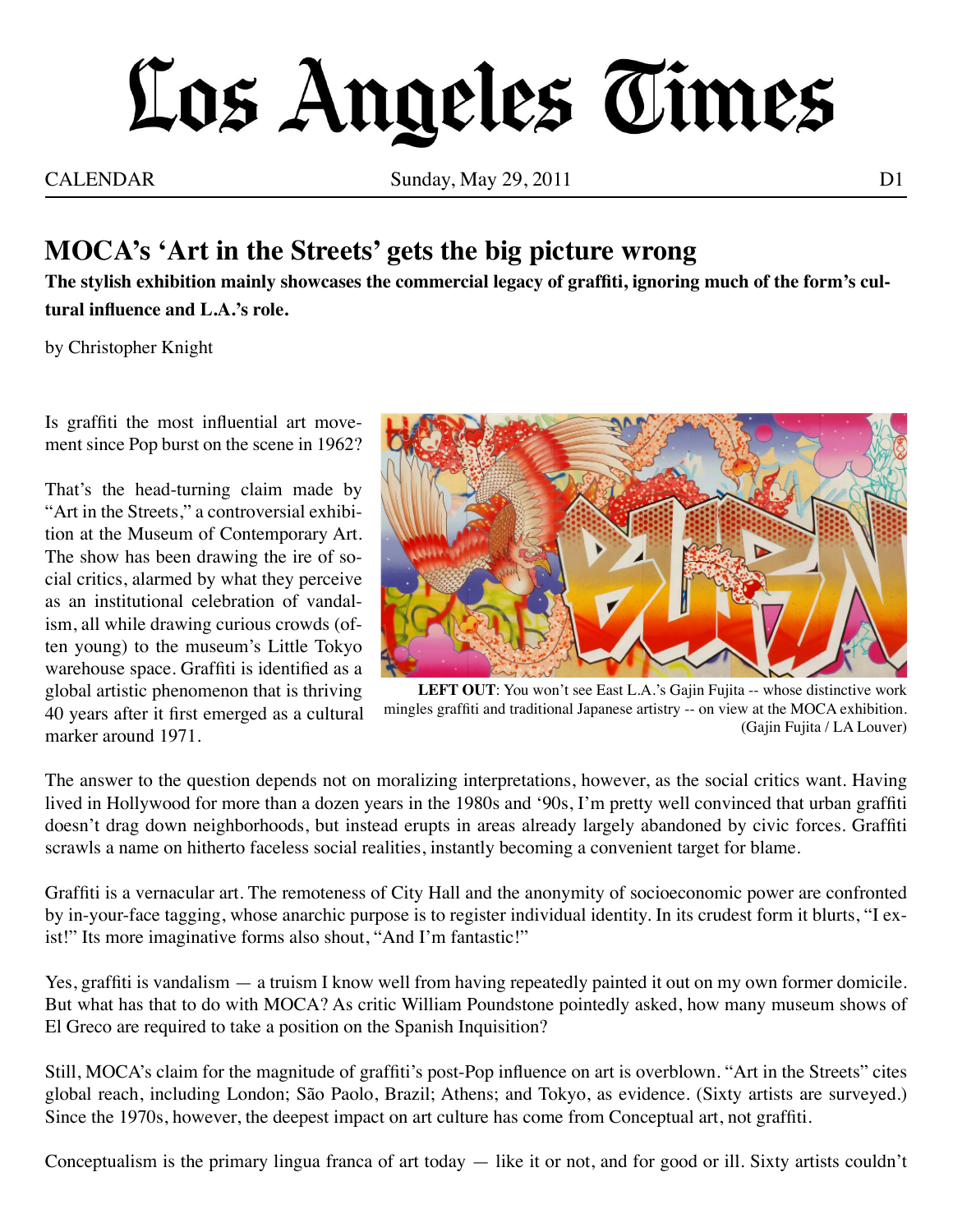scratch the surface of its four-decade history. It operates the way Cubism did a century ago, its simultaneity of multiple viewpoints having given birth to Dada in the 'teens and Surrealism in the '20s and dominated the 20th century's first half. Now, Conceptual art even drives the materials of painting and sculpture that it once seemed poised to dissolve.

Remember Tom Wolfe's nutty 1975 rant, "The Painted Word," a slim volume claiming that theory had knocked visual experience to the ground and held it down for the count? One could even say that graffiti owes its 1980s emergence into art world consciousness to the success of Conceptual art's frontal assault on formalist Modernism, with its crabbed notion that, say, a painting's highest purpose is to define what a painting is. With an emphasis on words, some Conceptual art even opened the door to thinking of tagging as an artistic strategy.

Text in art was not novel; think Cubism again, with its fragments of newspapers and other collage elements. But in the '60s, Ed Ruscha's big, blaring paintings of words or Lawrence Weiner's typographic word-play written directly on gallery walls shifted the artistic role of language from subordinate to primary.

So "Art in the Streets" gets the big picture wrong — even though it does have much else to recommend it.

Perhaps the show's most resonant feature is that it clarifies graffiti's relationship to comics and cartoons. Like in the Pop art whose influence MOCA now claims street art has eclipsed, cartoon sensibilities are everywhere to be seen.

It's there in some of the worst work, such as a jejune installation of an urban alley, complete with a corny mannequin of a heroin addict, by California artist Neck Face. It also dominates much of the best, including the famous chalk drawings that Keith Haring made on New York subway advertising panels and the woebegone "hangover heads" drawn by Barry McGee. Even the late Margaret Kilgallen's marvelous monumental signage makes underground comics environmental.

Exploding cartoons to environmental scale is a street art staple. Cartoons and graffiti are both forms of mass art not popular art, which is consumer-oriented, but mass art, which is hurled at anyone and everyone. Partly addressed to children, it exults in senselessness, as art critic Amy Goldin once noted. She identified mass art as intentionally irresponsible, demonic, fragmentary and nihilistic.

"Mass art addresses its audience from a madhouse," Goldin wrote, "as inmate to inmate." At MOCA, look at the sublime vulgarity of the low-rider ice cream truck spray-painted by Mister Cartoon, with its sexist busty-babes and leering metal-flake clowns, and you'll know what Goldin means.

Graffiti is a visual wing of hip-hop. Its general cultural effect has been huge, including in fashion, video games, graphic design, advertising — even tattoos. (In 2006, the Pew Research Center estimated that 40% of Gen-Xers are tattooed.) Yet eloquence in the madhouse is rare, while inchoate raving is commonplace. Despite highlights, the show overflows with repetitive material, as if stuck in gear going on two generations now.

The sameness is wearying. And, sorry, but claiming that skateboarding is performance art, which this show does, is like saying "Keeping Up With the Kardashians" is TV theater. True, but emptily so.

So the biggest disappointment of "Art in the Streets" is its misunderstanding of history. That hits close to home.

Consider what doesn't appear in the show — not even in the catalog chronology or the gallery's information timeline.

Between 1969 and 1973, the L.A. Fine Arts Squad, led by Victor Henderson and Terry Schoonhoven, undertook an independent series of remarkable wall paintings around the city. During a period of Vietnam War disillusionment, they turned conventional expectations for commercial billboards into apocalyptic, free-for-all street visions.